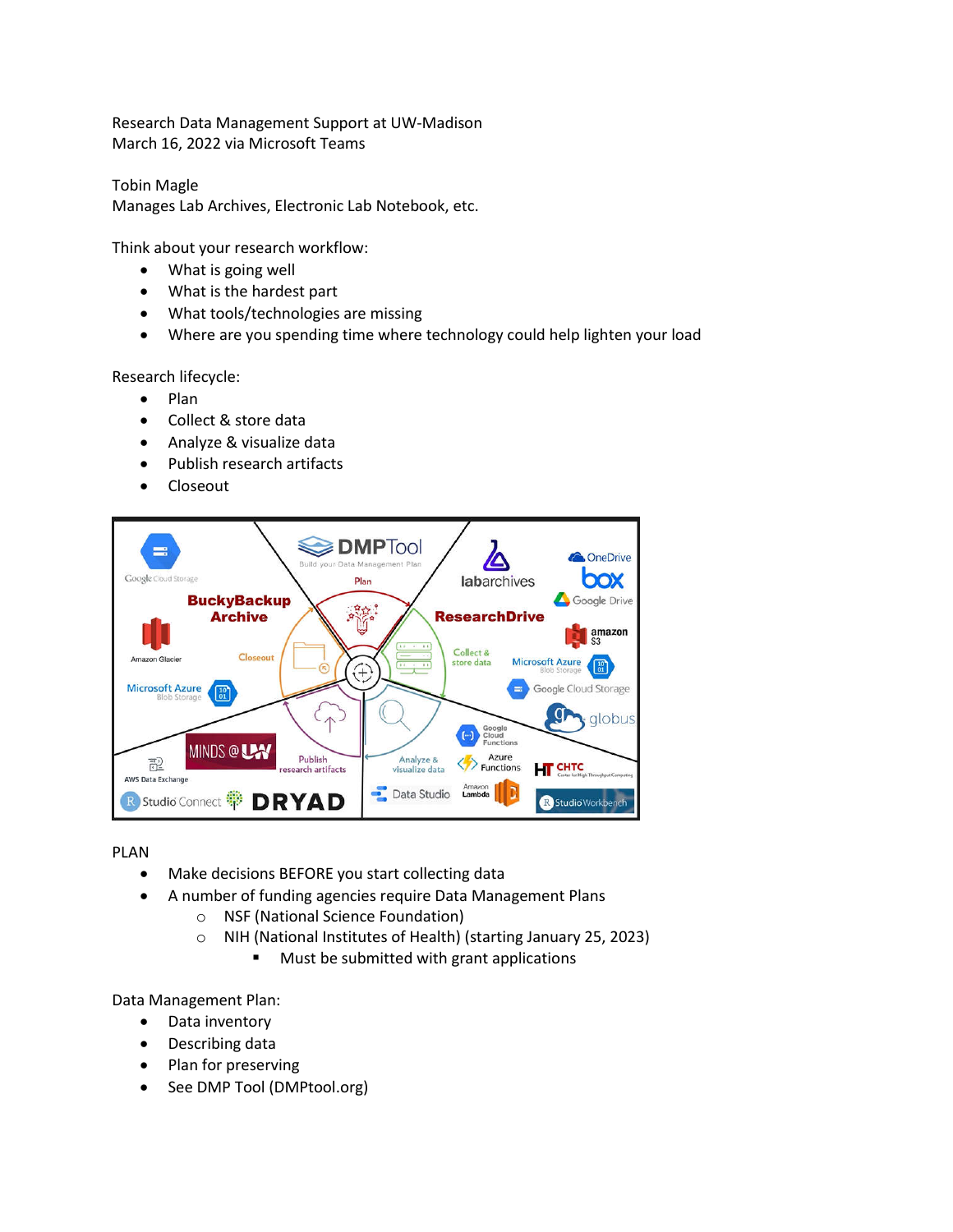Collect and Store:

- Do you have enough storage space
- Is your data backed up
- Access
- Compliance considerations
- See electronic lab notebook service: https://eln.wisc.edu/request-eln-access/ (Lab Archives)
	- o Supports restricted data
	- o Now has a tool for inventory management (separate product, UW does not have a license for this "extra"; \$99/year/user?)
- See ResearchDrive service (5TB free; hosted in University data centers)
	- o https://it.wisc.edu/services/researchdrive/
	- o Can include links in ELN to files stored here
- Other Cloud Storage (\$) https://it.wisc.edu/services/
	- o Amazon S3 (AWS) https://it.wisc.edu/services/amazon-web-services/
	- o Microsoft Azure Blob Storage https://it.wisc.edu/services/microsoft-azure/
	- o Google Cloud Storage https://it.wisc.edu/services/google-cloud-platform/

QUESTION: how can lab managers use this from a quality control standpoint to monitor instrument performance over time?

- Cloud compute
	- o Amazon Lambda
	- o Google Cloud Functions
	- o Azure Functions
	- Can use Python to create the code to have this done automatically
		- $\circ$  Implementation through Tobin's group, but Data Science Hub would be needed to help write the actual code https://datascience.wisc.edu/hub/

Data Storage Finder https://storage.researchdata.wisc.edu

|                                                                                                                                                                                                                | S UW-Madison data storage services                                                                                            |                                                                                                                                           |                                                                                                        | Select All                                                                                                                                                | Clear Selections                                                                                                                            |
|----------------------------------------------------------------------------------------------------------------------------------------------------------------------------------------------------------------|-------------------------------------------------------------------------------------------------------------------------------|-------------------------------------------------------------------------------------------------------------------------------------------|--------------------------------------------------------------------------------------------------------|-----------------------------------------------------------------------------------------------------------------------------------------------------------|---------------------------------------------------------------------------------------------------------------------------------------------|
| <b>Clear Amoviru</b><br>1. What is your University affiliation?<br>$\theta$                                                                                                                                    | Amazon<br>O<br><b>ERS</b><br>Cloud-hased block<br>storage from<br>Amazon Web<br>Services.                                     | Amazon<br>O<br><b>EFS</b><br>Claud-based NFS<br>file storage from<br>Amazon Web<br>Services                                               | Amazon S <sub>3</sub> $\bigcap$<br>Cloud-based S3<br>abbert storage<br>from Amazon<br>Wab Services     | Azure Blob O<br>Storage<br>Cloud-based<br>object storage<br>from Microsoft<br>Artere.                                                                     | Azure Disk O<br>Storage<br>Cloud-based block<br>storage from<br>Microscopt Armye                                                            |
| Faculty or research principal investigator (Pf)<br>University staff<br><b>Student</b><br>Member of the UW-Madison Health Care<br>Component (HCC)<br>2. What is the classification of your<br>$_{\text{data2}}$ | Azure<br>O<br>Files<br>Cloud-basied file<br>atorage from<br>Microsoft Arace                                                   | <b>Block</b><br>$\circ$<br><b>Storage</b><br>Campus bosted<br>high performance<br><b>SAN</b> storage for<br>applications and<br>databases | <b>Box</b><br>O<br>Cloud-based.<br>storage and<br>collaboration<br>service.                            | <b>Bucky</b><br>O<br><b>Backup</b><br><b>Canipus</b> hosted<br>data backup and<br>archive service.<br>using the IBM<br><b>SpectrumProtect</b><br>platform | CCI<br>Virtualization<br><b>Campus heated</b><br>private cloud for<br>strtual servers and<br>appliances using the<br><b>VMware</b> platform |
| <sup>7</sup> ublic<br>[7] Internal<br><b>Separtive</b><br>Restricted                                                                                                                                           | Electronic<br>$\Omega$<br>Lab<br><b>Notebooks</b><br>Cloud-hased<br>digital research.<br>notebook service<br>from LahArchives | File<br>O<br><b>Storage</b><br>(Shared<br>Drive)<br>Campus hosted<br>secure, network.<br>attached file<br>storage                         | <b>G</b> Suite<br>O<br>(Google)<br>Drive)<br>Cloud-based<br>collaboration.<br>services from<br>Google. | Google<br>$\circ$<br>Cloud<br>Storage<br>Cloud-based<br>object storage<br>from Google<br>Cloud Platform.                                                  | <b>MINDS@UW</b><br>Campus hosted<br>digital archive for<br>the UW System<br>libraries.                                                      |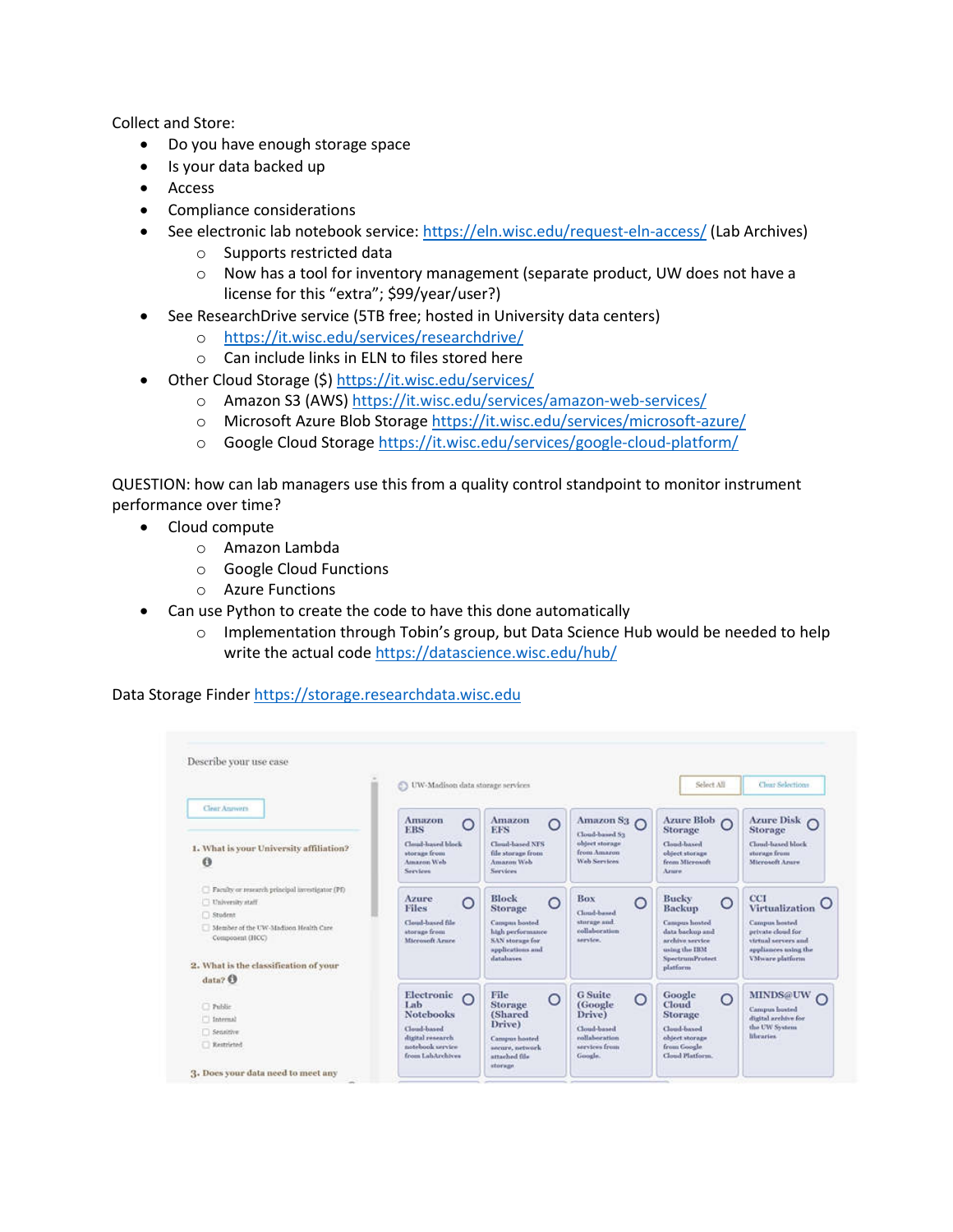Globus (glow-bus) – data transfer tool

- Easy way to transfer large files (incl. restricted data)
- **•** Biotech Center is now using this tool

# Analyze and Visualize

How do you analyze your data

Center for High Throughput Computing

- https://chtc.cs.wisc.edu/
- Works with ResearchDrive and Globus

# Google Data Studio – quick visualizations

#### Publishing Data

- Dryad via the UW https://datadryad.org/
- Contact libraries for assistance

#### Minds@UW

- Institutional repository
- https://www.library.wisc.edu/digital-library-services/minds/
- Can handle larger data sets
- https://minds.wisconsin.edu/

### Closeout

- What do you do with your research when the project is done
- Julia, ELN, Jupiter Notebooks, R Studio Connect (contact Tobin for assistance)

QUESTION: code and data licenses? CCO is the way to go for data (full public access)

# Cloud archival services

- Also for data you need to keep, but don't access frequently
- Useful if you already use cloud resources
- Same storage, different tiers
- Trade offs: price for access speed





QUESTION: how to overcome barriers for getting all interested parties on board (many want to stick with what they know, ex. Excel)? Appeal to the person and how it will help THEM vs. benefits to the lab. PI really needs to be on board and if they will say "you must do this", obviously easier. Talk about publication requirements – this will make that process significantly easier in the long run.